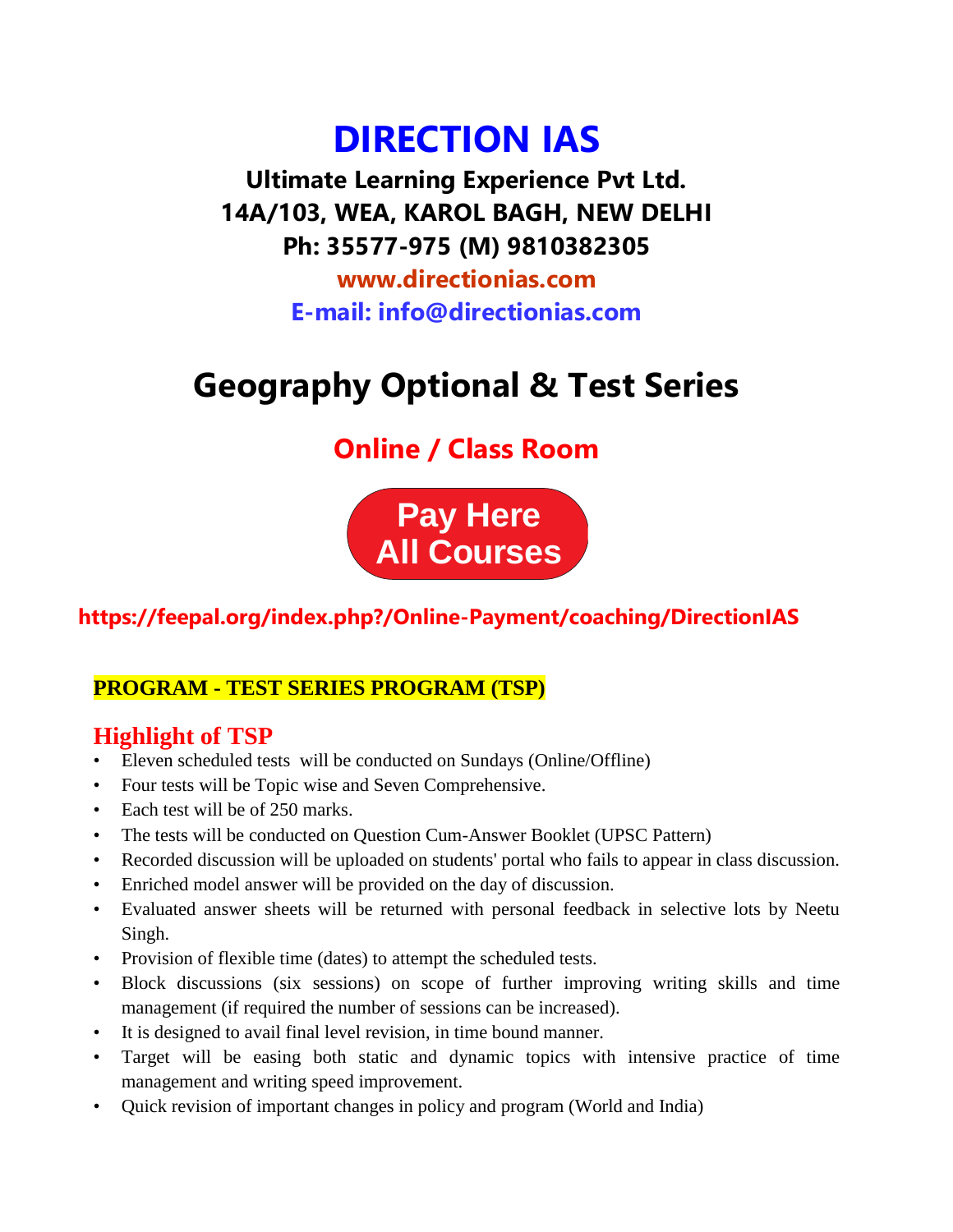- It aims at providing the platform for students to judge them before appearing for their Main Exam.
- Enriching aspirant's capacity to improve on time management and structuring.

#### Pre Classes

## **There are two Pre Tests Classes in this program on 21st and 22nd June @6PM online mode**

| <b>Test Class Schedule</b> |                                    | <b>Topics Covered</b>                 |  |
|----------------------------|------------------------------------|---------------------------------------|--|
| 03 July                    | <b>Sectional Test -1</b>           | <b>Complete Section - A (Paper-I)</b> |  |
| 10 July                    | <b>Sectional Test -2</b>           | <b>Complete Section - B (Paper-I)</b> |  |
| 17 July                    | <b>Comprehensive Test -1</b>       | <b>Complete Syllabus - (Paper-I)</b>  |  |
| 24 July                    | <b>Comprehensive Test -2</b>       | <b>Complete Syllabus - (Paper-I)</b>  |  |
| 31 July                    | <b>Comprehensive Test -3</b>       | <b>Complete Syllabus - (Paper-I)</b>  |  |
| 7 August                   | <b>Sectional Test -3</b>           | Topics 1 - 5 (Paper-II)               |  |
| 14 August                  | <b>Sectional Test -4</b>           | Topics $6 - 10$ (Paper-II)            |  |
| 21 August                  | <b>Comprehensive Test -4</b>       | <b>Complete Syllabus - (Paper-II)</b> |  |
| 28 August                  | <b>Comprehensive Test -5</b>       | <b>Complete Syllabus - (Paper-II)</b> |  |
|                            | 04 September Comprehensive Test -6 | <b>Complete Syllabus - (Paper-II)</b> |  |
|                            | 06 September Comprehensive Test -7 | <b>Complete Syllabus - (Paper-II)</b> |  |

**Test Timing:** 9.30 am - 12.30 pm and 5.00 pm - 8.00 pm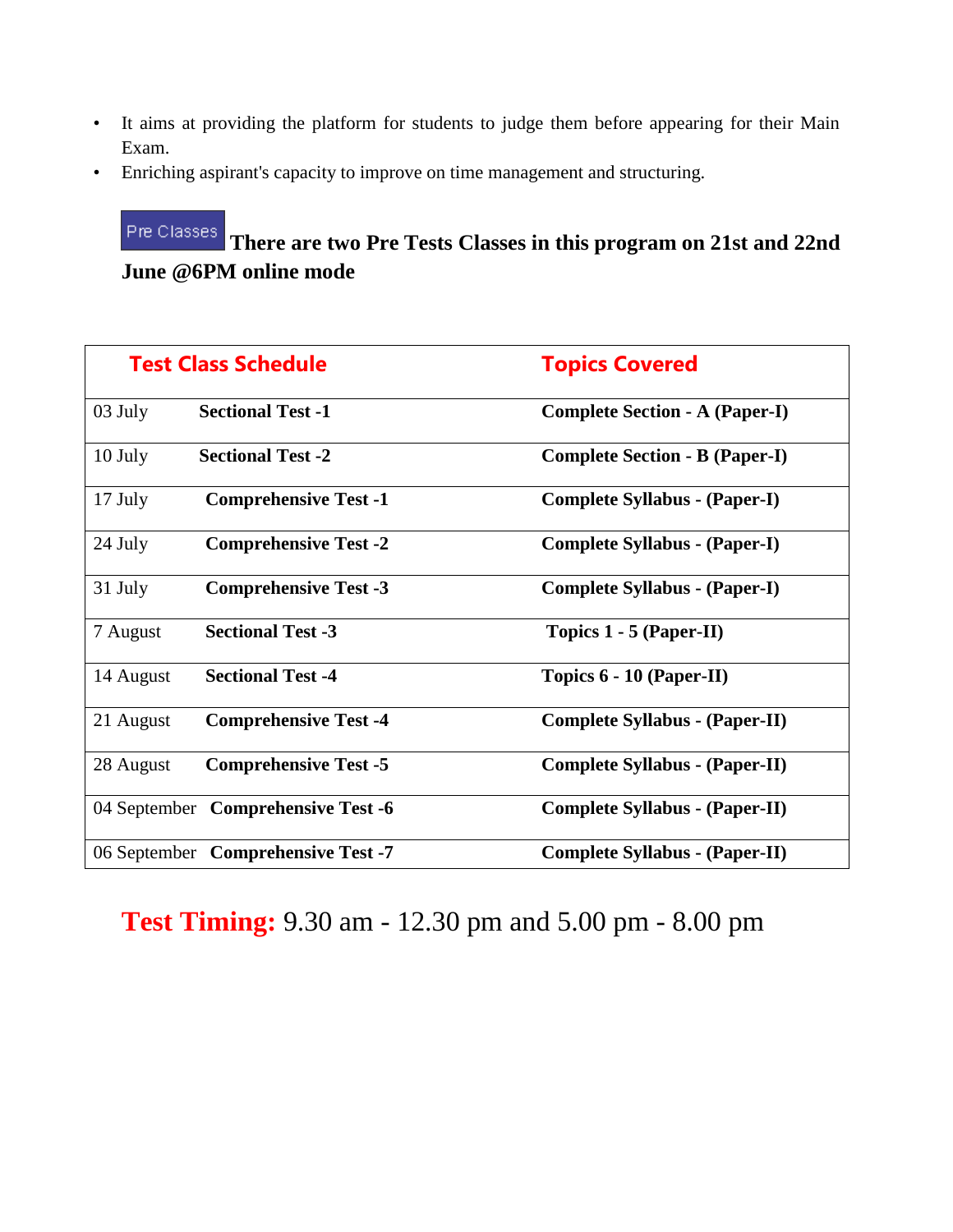| <b>Discussion Dates &amp; Timing (Discussion will be on zoom platform only)</b> |                                                |            |  |  |  |
|---------------------------------------------------------------------------------|------------------------------------------------|------------|--|--|--|
| $Test - 1$                                                                      | Date: $07th$ , July at : 1.00 pm               | (Thursday) |  |  |  |
| $Test - 2$                                                                      | Date: $14^h$ , July at : 1.00 pm               | (Thursday) |  |  |  |
| $Test - 3$                                                                      | Date: $21th$ , July at : 1.00 pm               | (Thursday) |  |  |  |
| $Test - 4$                                                                      | Date: $28th$ , July at: 1.00 pm                | (Thursday) |  |  |  |
| $Test - 5$                                                                      | Date: $4th$ , August at: 1.00 pm               | (Thursday) |  |  |  |
| $Test - 6$                                                                      | Date: $11th$ , August at: 1.00 pm              | (Thursday) |  |  |  |
| <b>Test - 7</b>                                                                 | Date: $18th$ , August at: 1.00 pm              | (Thursday) |  |  |  |
| $Test - 8$                                                                      | Date: $25th$ , August at: 1.00 pm              | (Thursday) |  |  |  |
| $Test - 9$                                                                      | Date: 1 <sup>st</sup> , September at: 1.00 pm  | (Thursday) |  |  |  |
| <b>Test - 10</b>                                                                | Date: 04 <sup>th</sup> , September at: 6.00 pm | (Sunday)   |  |  |  |
| <b>Test - 11</b>                                                                | Date: 06 <sup>th</sup> , September at: 6.00 pm | (Tuesday)  |  |  |  |

#### **SUGGESTED SOURCES**

- Physical geography Savindra Singh
- Geomorphology Savindra Singh
- $\bullet$  NCERT 11 & 12 STD
- G.C. Leong.
- Fundamental of Geographical thought S. Adhikari or Majid Hussain
- Economic & Social geography Made Simple (Rupa Publication)
- Geography of India Khullar
- India Year Book/ Niti Ayog Report /PIB
- Human Geography Majid Hussain
- Ministry of women, Tribal Ministry (for latest issues), Ministry of Food processing
- India Environment<http://moef.gov.in/>
- Orient Blackswan /Oxford Indian Atlas.
- Book List : https://youtu.be/8Ov40wIdNos
- ePG Pathsala : [https://epgp.inflibnet.ac.in/](https://www.youtube.com/redirect?event=video_description&redir_token=QUFFLUhqbENNQ3Izb1dvNVBJaVdmRU5GODZoSG84RmhPQXxBQ3Jtc0ttbEswYk45VWRhT0FQVVk3ZXl5TmdyalFydDh6QzFKNm1PVkI4NmZYb0xRZFNua0NnWThtYlItLTNKdzg5UEx6azNsWDY1ZXphempWczRKUGZLdTlXbm95UjZEQmw2Y3YxVV9DcDdJNGk3UTRyQkRzYw&q=https%3A%2F%2Fepgp.inflibnet.ac.in%2F&v=8Ov40wIdNos)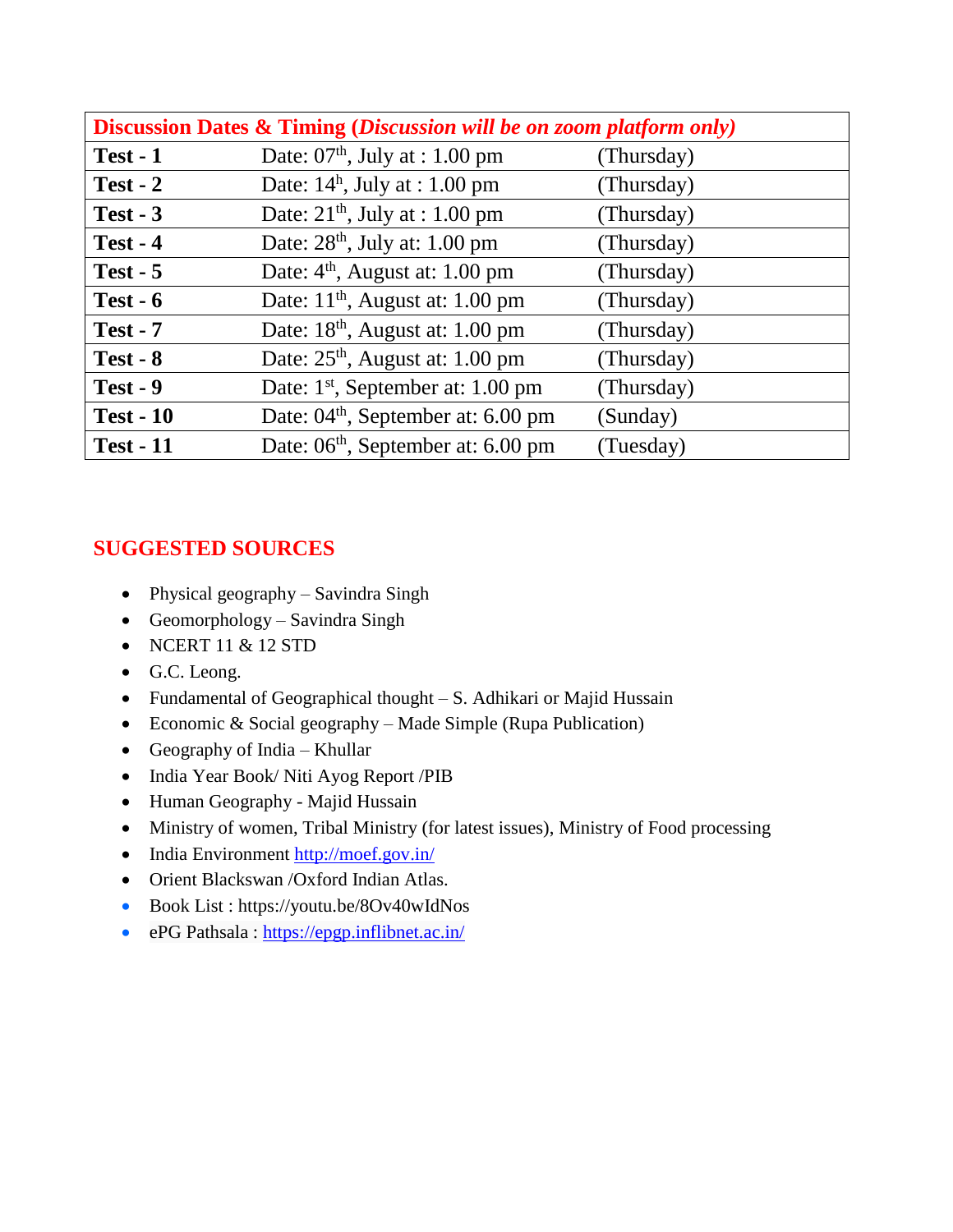# **Geography Courses offered 2023 Admission Open**

| S.<br>No. | <b>Subject</b>                                                                                                     | <b>Duration</b>                            | <b>Online Admission</b>                 | <b>Fees (Including</b><br>18% GST)    |
|-----------|--------------------------------------------------------------------------------------------------------------------|--------------------------------------------|-----------------------------------------|---------------------------------------|
| 1         | <b>Geography (Main)</b>                                                                                            | 5 months                                   | <b>Batch Timing</b>                     |                                       |
|           | <b>Optional. (Batch July)</b>                                                                                      | Daily Classes                              | $9.30 - 12.00$                          |                                       |
|           | Batch - I                                                                                                          | (Mon. - Sat.)                              |                                         | Rs. 49000/-<br>(Offline Batch)        |
|           | <b>Batch: 5th, July</b>                                                                                            |                                            |                                         |                                       |
|           | <b>Geography (Main)</b><br><b>Optional. (Batch July)</b>                                                           | 5 months                                   |                                         |                                       |
|           |                                                                                                                    | Daily Classes                              | <b>Batch Timing</b>                     | Rs. 49000/-<br>(Offline Batch)        |
|           | <b>Batch - II</b>                                                                                                  | (Mon. - Sat.)                              | 2.00 - 4.30 pm                          |                                       |
|           | 5th, July*                                                                                                         |                                            |                                         |                                       |
|           | <b>Geography (Main)</b><br><b>Optional.</b> (Batch July)                                                           | 5 months                                   |                                         | Rs. 49000/-                           |
|           | <b>Batch -III</b>                                                                                                  | Daily Classes                              | <b>Batch Timing</b>                     | (Hybrid Batch)                        |
|           | <b>Batch: 5th, July</b>                                                                                            | (Mon. - Sat.)                              | 6.00 - 8.30 pm                          |                                       |
|           | <b>Geography (Main) Optional.</b><br><b>(Test Series) 11 Tests</b><br>(4 Section Wise &<br><b>7 Complete Test)</b> | 3 Months<br>(Weekly<br>tests)<br>Online or | <b>Batch Timing:</b><br>9.30 - 12.30 PM | Rs. 11,000/-<br><b>Online/Offline</b> |
|           | <b>Batch-IV</b><br><b>Admission Open</b>                                                                           | Class Room                                 | 5.00-8.00 PM                            |                                       |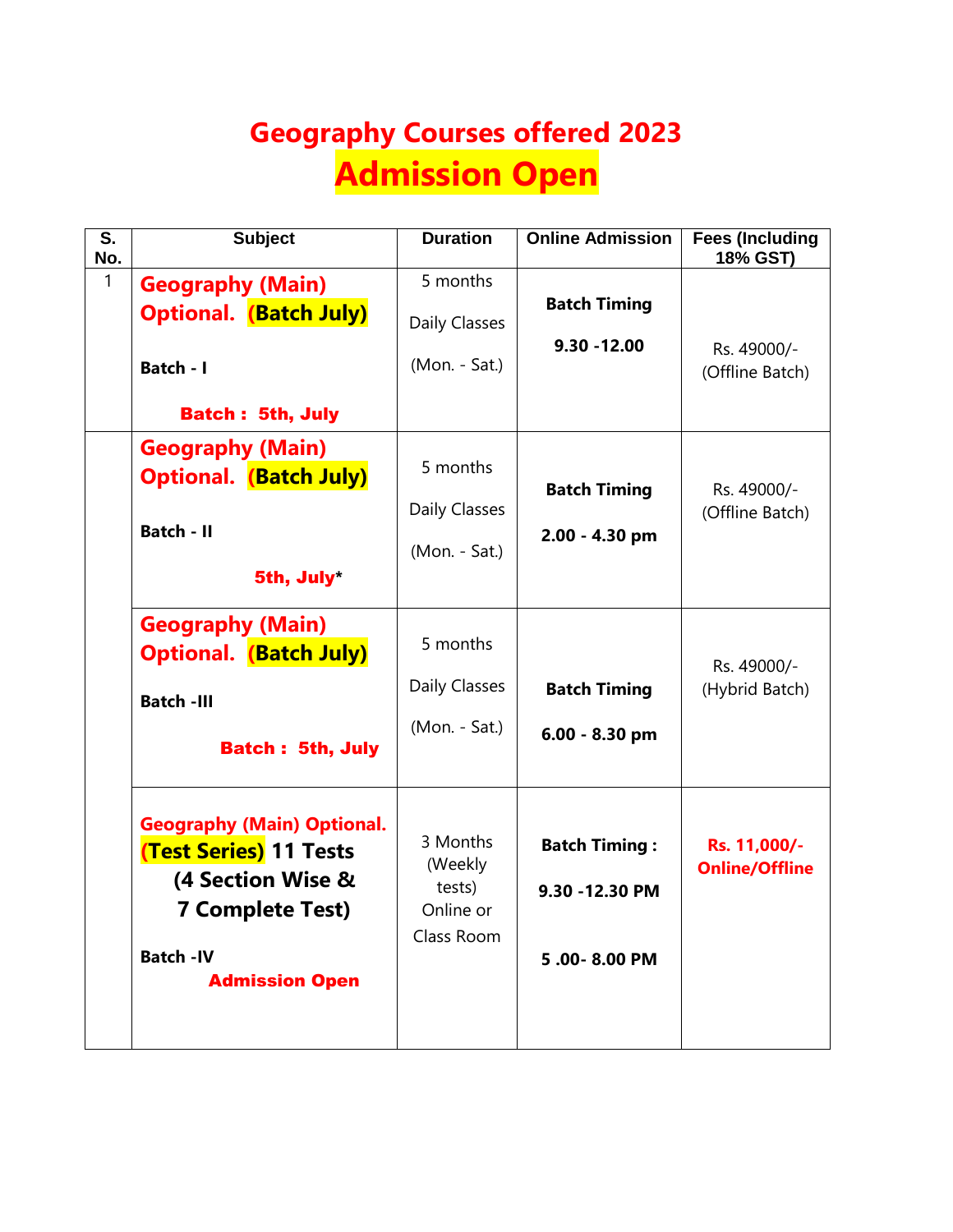| <b>Geography (Main) Optional.</b><br><b>(Test Series) 7 Test</b><br><b>Batch -V</b>                       | Available<br>time will be<br>the basis of<br>test number | <b>Batch Timing:</b><br>9.30 - 12.30 PM<br>5.00-8.00 PM | Rs. 7,000/-<br><b>Online/Offline</b>                      |
|-----------------------------------------------------------------------------------------------------------|----------------------------------------------------------|---------------------------------------------------------|-----------------------------------------------------------|
| <b>Note: After Prelims Result</b><br><b>Batch Admission details released</b><br>as the result is declared |                                                          |                                                         |                                                           |
| <b>CSTP</b><br><b>Answer Practice</b>                                                                     | One Year<br>Cycle                                        | Any Time                                                | Rs. 6500/-                                                |
|                                                                                                           |                                                          |                                                         | <b>To Improve</b><br>your marks in<br>main<br>examination |

#### *The Fee for Geography (Optional) is Total Fee: Rs. 49,000/- (Including: CGST 9% & : SGST 9%). Study Material, (Printed Form) Test Series (10 Tests) Classes Duration (18 weeks) 135 days.*

We follow first-come-first-serve principle for admission to regulate the same and provide opportunities to all the students.

- Admission process including paying the fees has to be completed within given time failing which your online registration stands cancelled.
- The generated registration number will be required for completion of admission process in the prescribed time.
- Students failing to register online are not entitled for admission.
- Admission gets confirmed with the full payment of Course fee.

#### *Assistance is provided to the students for the arrangement of accommodation from outside sources.*

**Payment Mode: Net Banking - Credit Card / Debit Card - UPI Payment - EMI Details of courses: Geography Main (2023 - 24)** 

 $\geq 4\frac{1}{2}$ - 5 months course with 2.5 hours of daily classes.